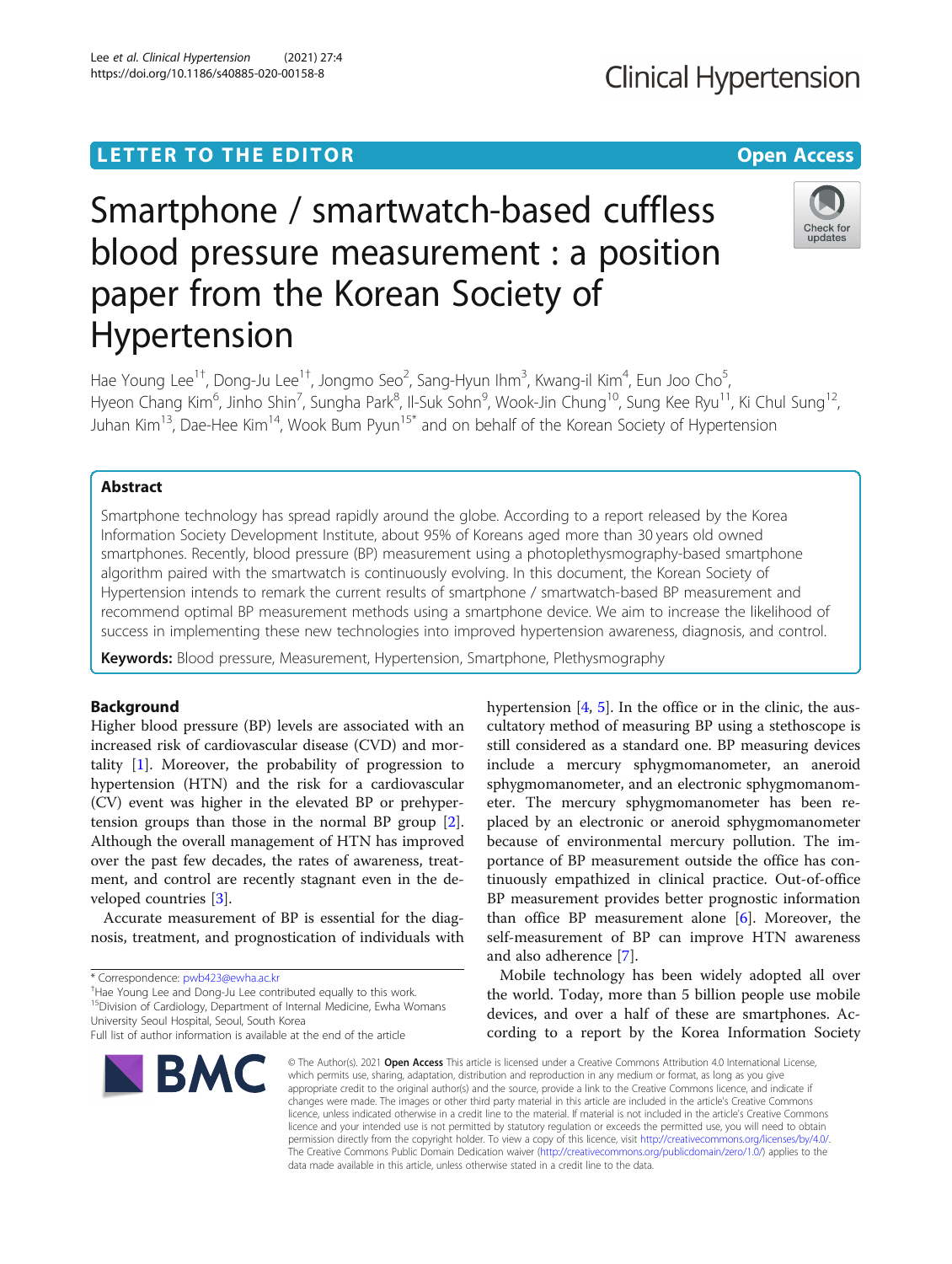Development Institute in 2018 [[8](#page-6-0)], 37.8% of Koreans aged more than 70 years old owned smartphones in 2018, comparing 3.6% in 2013. The number of smartphone users increased over the last 5 years, with the number for people in their 60s rose from 19 to 80.3%, 50s from 51.3 to 95.5%, 40s 81.3 to 98.4%, and 30s 94.2 to 98.7%. Indeed, the percentage of adults who own smartphones is higher in South Korea than in any other developed countries (95%), including Israel (88%) and the Netherlands (87%) [[9\]](#page-6-0). Even before the emergence of smartphones, various wearable devices were developed to estimate BP by photoplethysmographic sensors and signal analysis [[10](#page-6-0)]. However, shortly after the introduction of the conventional smartphone in 2007 (iPhone) and 2008 (Android), it was soon discovered that the smartphone camera could be used as a photoplethysmographic sensor to obtain a signal waveform [\[10\]](#page-6-0). Recently, BP measurement using 'cuffless' photoplethysmography-based smartphone algorithm paired with the smartwatch is continuously evolving. Indeed, recent smartwatch devices fulfilled the requirement for a medical device in the International Organization for Standardization (ISO) 81,060–2:2018 Non-invasive sphygmomanometers [[11\]](#page-6-0).

In this document, the Korean Society of Hypertension intends to remark the current results of smartphone / smartwatch-based BP measurement and recommend optimal BP measurement using a smartphone device. We aim to describe the current limitations and requirements to guide the successful implementation of these new technologies for improving HTN awareness, diagnosis, and control.

## Part 1. Current results of smartphone-based blood pressure measurement

## Data source and searches

The Pubmed database was systemically searched for studies published from January 2010 through July 2020. Our Pubmed search query was 'smartphone' or 'smart phone' and 'blood pressure', explicitly focusing on title/ abstract. We included every paper until July 2020. Not only English but also every paper in other languages were included. Also, all references from selected papers were therefore assessed for relevant studies.

Studies retrieved from the initial database search were examined by predetermined selection criteria. Inclusion criteria were as follows: (1) related to direct BP measurement, and the measurement method is different from the conventional method; (2) smartphone is used as a BP measuring device; (3) original paper that conducted experiments on real people. The exclusion criteria were as follows: (1) an application (App) encouraging BP measurement; (2) principle of oscillometric or sphygmomanometer are used as a measurement method; (3) Self-

manufactured equipment; (4) Review papers. Observational studies, study protocols and designs, studies with an abstract presentation, and duplicates were all excluded.

#### Search results

A total of 368 papers were initially identified from the Pubmed database; 34 duplicated papers were excluded. The remaining 334 studies were then screened by two independent cardiologists. We excluded 293 papers because of the low relevance of the title and abstract of this paper. A further 11 papers were excluded because they did not evaluate the smartphone as a BP measurement device. After reviewing the full text of the remaining 30 papers, 18 papers were excluded due to reviews or nonhuman studies. All of the 12 papers were included in a narrative synthesis. A flow diagram of the selected studies is shown in Fig. [1](#page-2-0).

### Study characteristics

The characteristics of the 12 papers are shown in Table [1.](#page-2-0) Six studies were conducted in general subjects with normal BP, and the other six studies evaluated in subjects with varying BP ranged. Seven studies used iPhones as a BP-measuring device, three for Galaxy, and the rest for Google Pixel, Android, and Nexus, respectively. Four studies used a sphygmomanometer as a comparison method, while eight used the oscillometric method, and one used a finger sensor.

Two studies satisfied the Association for the Advancement of Medical Instrumentation (AAMI) criteria [\[24](#page-7-0)], which indicates that only these studies can be used as a valid BP measuring instrument. The other ten studies did not meet the criteria. In a paper on various BP studies, the more the BP values deviated from normal, the larger the error was. In addition, all studies have stated that further studies are warranted on the limitation of the insufficient number of samples and how accurate results will be obtained when this is done in real human subjects.

In the case of the early developmental period implementing smartphones as BP measuring devices by using the heartbeat and photoplethysmographic wave analysis combined with the computerized algorithm, the accuracy was between  $95 \sim 100\%$ . However, there were large fluctuations depending on the method of measurement [[12\]](#page-6-0). Therefore, the measurement results were presented as BP ranges rather than actual BP values. In that case of describing the accuracy by BP range, F-scores of 0.78 and 0.8 {systolic BP (SBP) and diastolic BP (DBP)} were higher than using actual values [[13\]](#page-6-0).

Afterward, many studies have been conducted to use smartphones as BP measuring devices. However, there were no satisfactory results proving consistency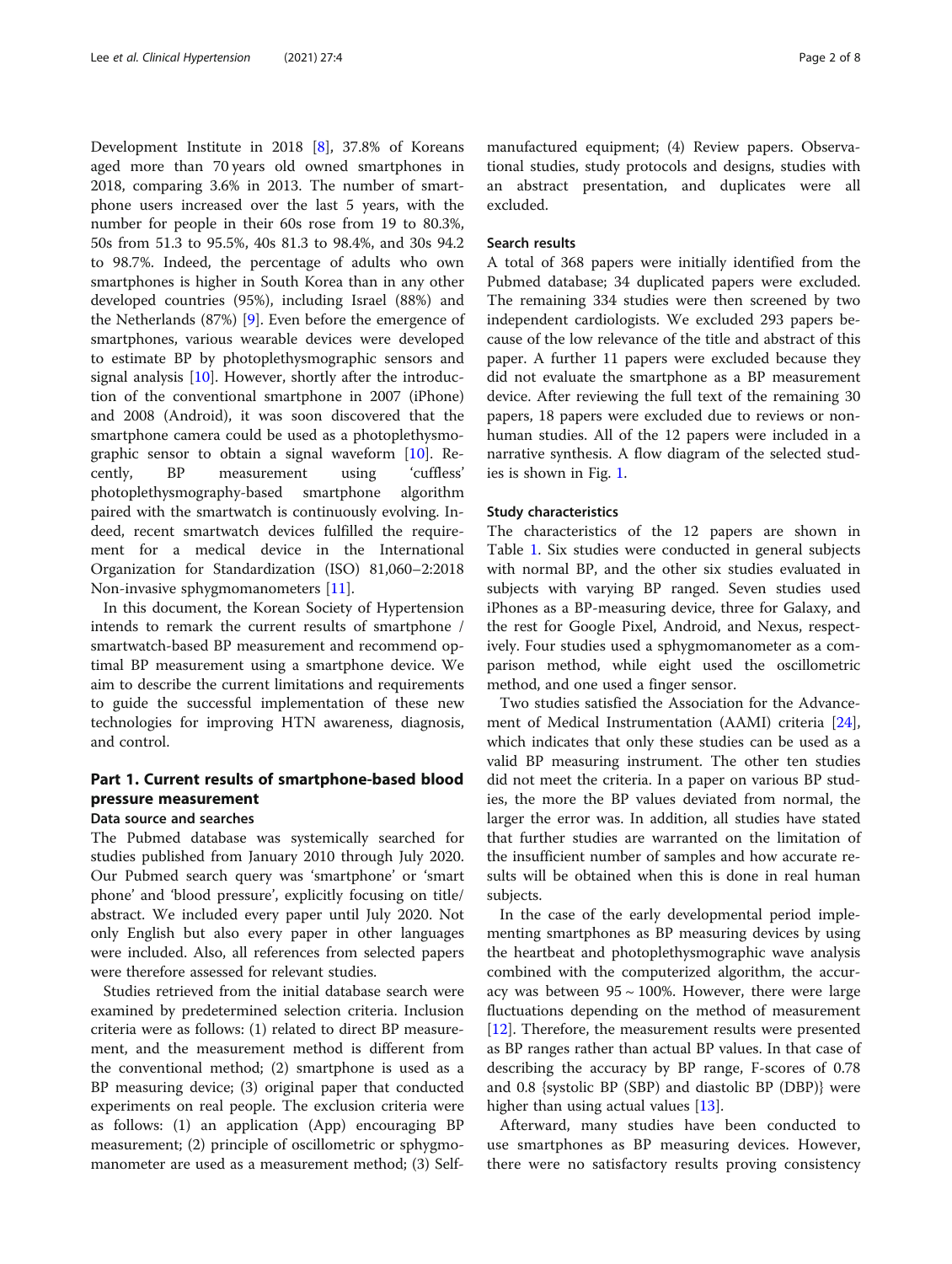<span id="page-2-0"></span>

Table 1 Summary of smartphone / smartwatch-based cuffless blood pressure measurement

| Year Authors                     |      | Subjects Type of subjects Device |                    | <b>Comparison (Measuring</b><br>location / device)               | Mean $\pm$ SD (mmHg)  |                  |
|----------------------------------|------|----------------------------------|--------------------|------------------------------------------------------------------|-----------------------|------------------|
|                                  |      |                                  |                    |                                                                  | <b>SBP</b>            | <b>DBP</b>       |
| 2013 Chandrasekaran, et al. [12] | 500  | Healthy subjects                 | Nexus One          | Brachial cuff / Mercury<br>sphygmomanometer                      | $\pm 2.4473$ (95% CI) | ±1.7073 (95% CI) |
| 2014 Visvanathan, et al. [13]    | 156  | Variable subjects                | Iphone4            | Brachial cuff / ETCOMM<br>HC-502                                 | 0.78 (F-score)        | 0.80 (F-score)   |
| 2016 Plante, et al. [14]         | 85   | Variable subjects                | iPhone 5 s, 6      | Brachial cuff / Omron 907, $12.4 \pm 10.5$<br>907XL              |                       | $10.1 \pm 8.1$   |
| 2016 Gaurav, et al. [15]         | 3000 | Healthy subjects                 | galaxy note 5      | Brachial cuff / Mercury<br>sphygmomanometer                      | $0.16 \pm 6.85$       | $0.03 \pm 4.72$  |
| 2016 Alexander, et al. [16]      | 100  | Healthy subjects                 | iPhone 5 s         | Brachial cuff / Welch Allyn $-0.6 \pm 12.8$<br>Propag CS Monitor |                       | $+7.2 \pm 9.2$   |
| 2016 Gao, et al. [17]            | 78   | Healthy subjects                 | Android phone      | Brachial cuff / A&D UA-<br>767PBT                                | $5.1 \pm 4.3$         | $4.6 \pm 4.3$    |
| 2018 Raichle, et al. [18]        | 32   | Variable subjects                | Iphone 4s          | Brachial cuff / Omron-<br>HBP-1300                               | $5.0 \pm 14.5$        | NA.              |
| 2018 Wang, et al. [19]           | 7    | Variable subjects                | Google pixel phone | Brachial cuff / Microlife<br>BP3NA1-1x                           | N.A.                  | $4.8 \pm 4.7$    |
| 2018 Chandrasekaran, et al. [20] | -20  | Healthy subjects                 | iPhone X           | Brachial cuff / Omron<br><b>BP786</b>                            | $-4.0 \pm 11.4$       | $-9.4 \pm 9.7$   |
| 2018 Dev, et al. [21]            | 205  | Variable subjects                | Galaxy S6          | Brachial cuff / Mercury<br>sphygmomanometer                      | $6.90 \pm 9.00$       | $5.00 \pm 6.10$  |
| 2018 Matsumura, et al. [22]      | 49   | Variable subjects                | iPhone 6s          | Brachial cuff / NISSEI, DS-<br>S <sub>10</sub>                   | $0.67 \pm 12.7$       | $0.45 \pm 8.6$   |
| 2019 Luo, et al. [23]            | 1328 | Healthy subjects                 | iPhone 6+          | Finger sensor / CNAP 500 $0.39 \pm 7.3$                          |                       | $-0.20 \pm 6.00$ |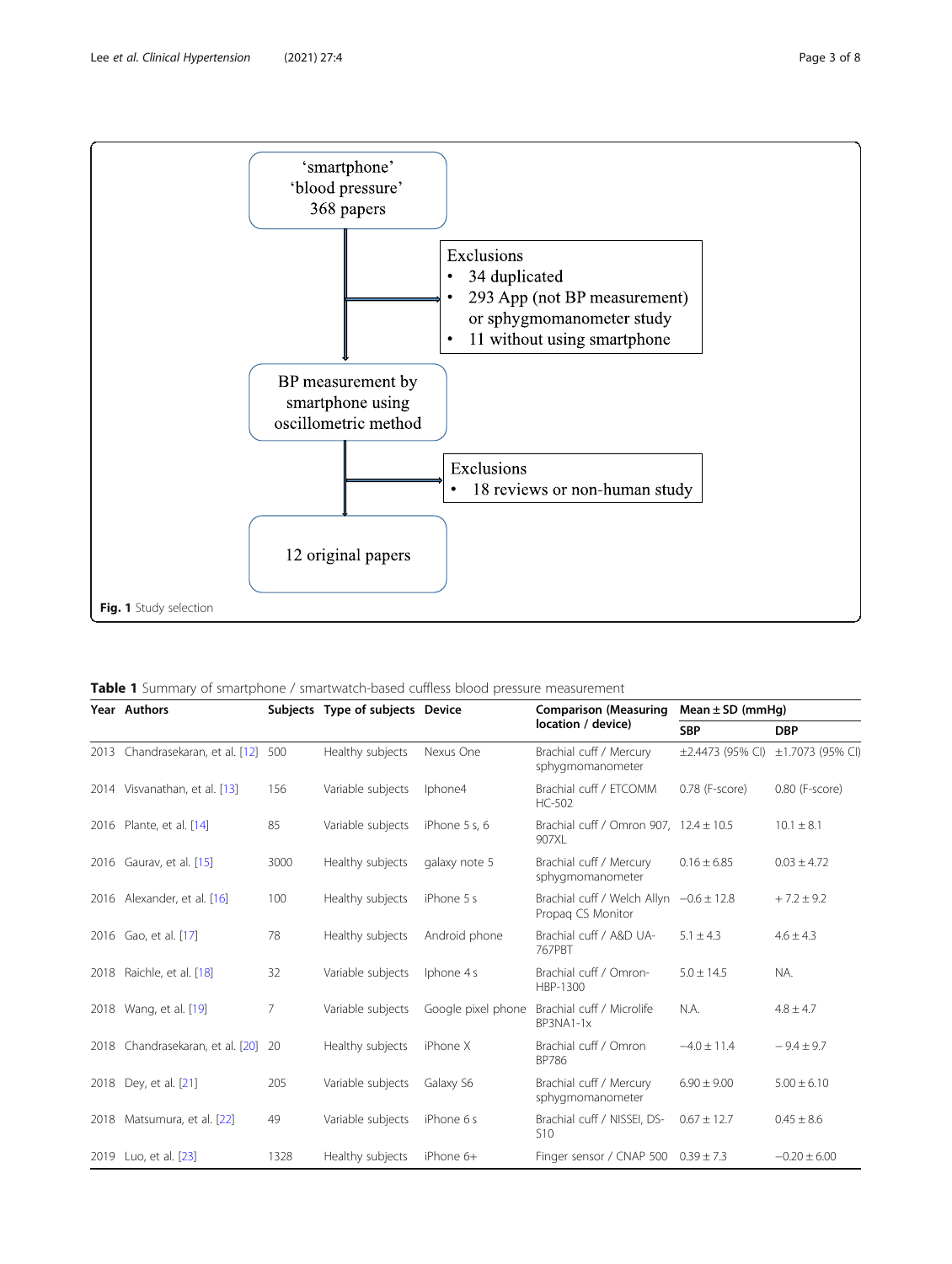with the standard BP measured by standard brachial BP measured by sphygmomanometers satisfying the AAMI standard [\[14](#page-6-0), [15,](#page-6-0) [17](#page-6-0)–[19\]](#page-7-0).

However, recent studies have shown much-improving data by applying ubiquitous models or linear polynomial equation [[21](#page-7-0), [22](#page-7-0)]. Finally, the proof-of-concept study applying an iPhone camera sensor for BP monitoring via the oscillometric finger pressing method showed bias and precision errors of − 4.0 and 11.4 mmHg for SBP and − 9.4 and 9.7 mmHg for DBP [[20](#page-7-0)]. These errors were near the finger cuff device errors, which is FDA-cleared for measuring brachial BP [[25,](#page-7-0) [26\]](#page-7-0). Furthermore, this smartphone-based BP measurement using transdermal optical imaging technology method results in normotensive adults fall within  $5 \pm 8$  mmHg of reference measurements, which satisfied a key accuracy threshold bias and SD when testing proceeds according to the AAMI standard [\[23,](#page-7-0) [24\]](#page-7-0).

There are two critical concerns about BP measurement using a smartwatch device. One is that the accuracy of the photoplethysmographic sensor-based BP measurement is not validated. The existence of surrounding near-infrared (NIR) light sources could disturb accurate measurement  $[10]$ . Another problem is that there is low reliability of wrist BP because of an error in home self-measurement at the wrist despite appropriate training [\[27](#page-7-0)]. Although the data were from the cuffinflation method of wrist BP, an appropriate static position is difficult in wrist measurement.

In summary, recent studies of BP measurement using a smartwatch device reported acceptable accuracy within  $5 \pm 8$  mmHg of reference measurements, which satisfied a key accuracy threshold bias and SD when testing proceeds according to the AAMI standard. However, there is concern of wrist BP self-measurement at home even despite appropriate training.

## Part 2. Recommendations of blood pressure measuring method using smartwatch device

In order to use smartwatches as BP measuring device, it is mandatory to calibrate BP inputting the user's BP values obtained by the standard BP monitoring device regularly. This calibration process might have the ancillary benefit to increase the awareness of BP. During the calibration process, it is recommended to measure BP by three times at least 2 min apart. Also, when the user changes the wrist wearing a smartwatch, the calibration process should be repeated.

The major issue in the calibration process is the difference in BP between the two arms. The mean inter-arm difference was 3.3 mmHg for SBP and 2.0 mmHg for DBP in extensive epidemiologic studies [\[28](#page-7-0)]. An increased inter-arm SBP difference  $(≥ 10 mmHg)$  is found in 5–10% of the population, associated with a future increase in SBP or progression to HTN [\[29\]](#page-7-0). Therefore, if the calibration was performed based on the BP values measured in the opposite arm, this can cause at least 3 mmHg error, which cannot be corrected by any internal calibration mechanism.

In the clinical trial, the research coordinators could help the subjects calibrate in the opposite arm while measuring BP using a smartwatch device. In this setting, simultaneous calibration using the opposite arm can minimize the temporal variation of BP. However, in the real world situation, the user cannot calibrate simultaneously without assistance, and then there is no benefit using the opposite arm for the calibration. Therefore, the experts recommend calibrating the smartwatch device using the same arm measurement of BP after acquiring photoplethysmography-based pulse signals in the smartwatch sequentially. It is crucial to acquire acquiring photoplethysmography-based pulse signals first because upper arm compression by cuff can influence the pulse signals by hyperemia [[30](#page-7-0)]. In the American Heart Association BP measurement guideline [\[31\]](#page-7-0), separate BP measurement repeated by 1–2 min is recommended. Venous congestion or hyperemia has traditionally been thought to affect the BP measurement results, especially when the Korotkoff method is used. However, in recent reports, very short time intervals between readings did not produce different values from conventional intervals when oscillometric devices were used [\[32](#page-7-0)].

The recommendation of the traditional cuff-based BP measurement method should be commonly applied to the smartwatch device, especially if the BP value was used for the diagnosis and the treatment of HTN<sup>4</sup>. The overview of proper seated BP measurement using a smartwatch device was summarized in Table [2](#page-4-0).

In addition, the accuracy may be further reduced in patients with several medical conditions: aortic valve insufficiency with wide pulse pressure, atrial fibrillation with considerable beat-to-beat variability, peripheral vascular disease with weak perfusion, diabetes, cardiomyopathy, ESRD, neurological disorders such as hand tremor, blood clotting disorder, or taking antiplatelet agents / anticoagulants. It is also not recommended for pregnant women as the vascular characteristics differ from those of the general population due to the large hormonal changes (sudden and dramatic increases in estrogen & progesterone) during pregnancy [[18](#page-6-0)].

In summary, the adequate training of BP selfmeasurement by standard method summarized in Table [2](#page-4-0) is essential part for the accuracy. BP measurement using a smartwatch device is not recommended in patients with several medical conditions, high  $SBP \ge 160$ mmHg, or low  $BP \leq 60$  mmHg.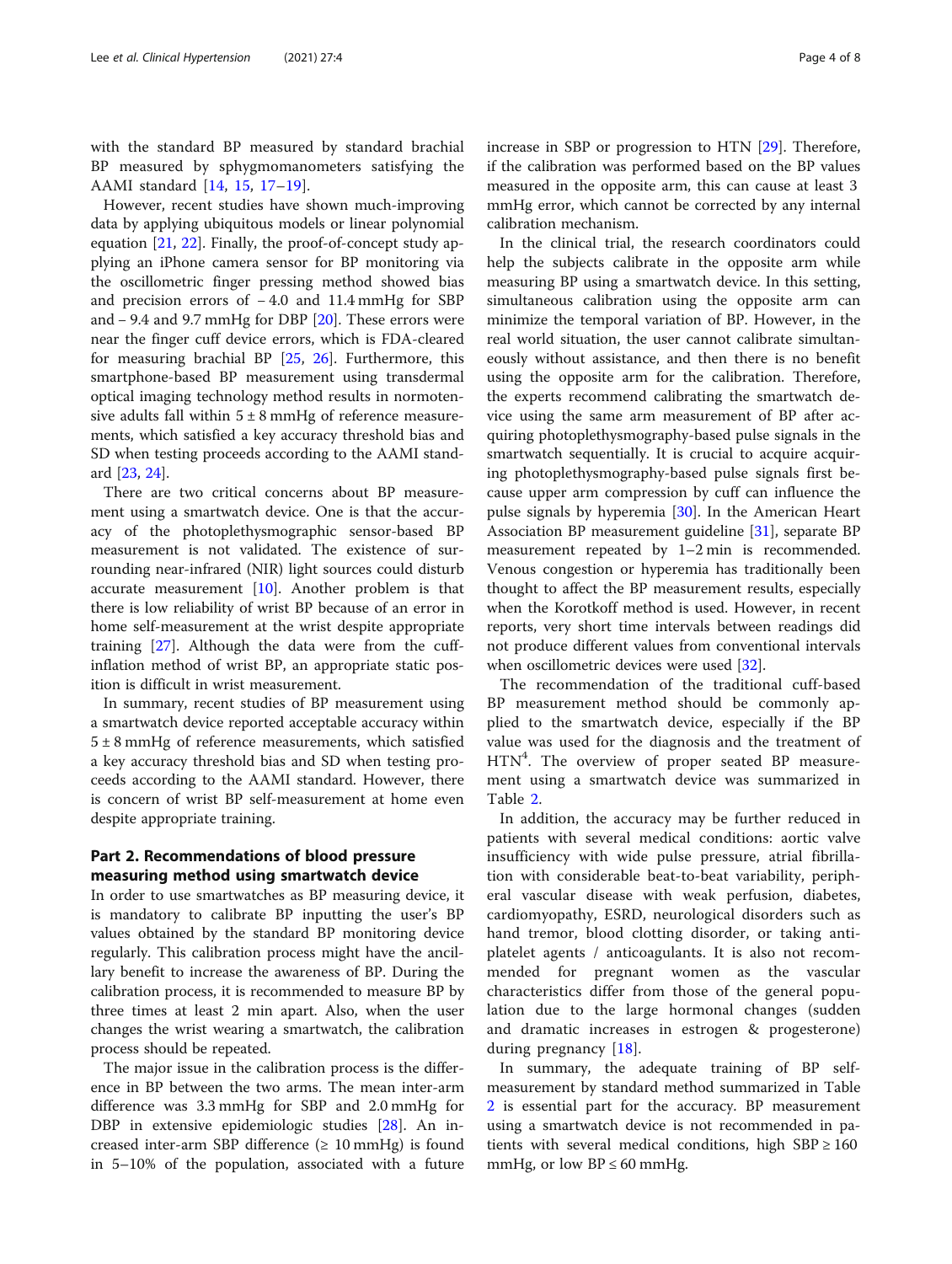<span id="page-4-0"></span>

| Critical steps for proper BP measurements                                                            | Specific introductions                                                                                                                                                                                                                                                                                                                                              |
|------------------------------------------------------------------------------------------------------|---------------------------------------------------------------------------------------------------------------------------------------------------------------------------------------------------------------------------------------------------------------------------------------------------------------------------------------------------------------------|
| Step 1: Properly prepare the position and the autonomic BP<br>measurement device for the calibration | 1. Have the patient relax, sitting in a chair with feet flat on the floor and back supported. The patient should be seated for 3-5 min<br>without talking or moving around. Arm and wrist should be dry and free of excessive perspiration or skin lotion.                                                                                                          |
|                                                                                                      | 2. The patient should avoid caffeine, exercise, and smoking for at least 30 min before measurement.                                                                                                                                                                                                                                                                 |
|                                                                                                      | 3. Ensure that the patient has emptied his/her bladder.                                                                                                                                                                                                                                                                                                             |
|                                                                                                      | 4. Neither the patient nor the observer should talk during the rest period or the measurement.                                                                                                                                                                                                                                                                      |
|                                                                                                      | a desk). The patient should not be holding his/her arm because the isometric exercise will affect the BP levels. During the measure-<br>5. Sit in the chair with the back well-supported, legs uncrossed, and feet flat on the ground. Support the user's arm (e.g., resting on<br>ment, the user should breathe normally, avoiding deepen or slow down the breath. |
|                                                                                                      | 6. Use an upper-arm, cuff-based BP monitoring device validated and ensured that it is calibrated periodically.                                                                                                                                                                                                                                                      |
|                                                                                                      | 8. Use the correct cuff size such that the bladder encircles 75-100% of the arm.                                                                                                                                                                                                                                                                                    |
| Step 2: Calibration                                                                                  | 1. Wear the smartwatch on the wrist, not too tight.                                                                                                                                                                                                                                                                                                                 |
|                                                                                                      | 2. Position the middle of the cuff on the patient's upper arm (wearing smartwatch) at the level of the right atrium (midpoint of the<br>sternum)                                                                                                                                                                                                                    |
|                                                                                                      | 3. Acquire the pulse wave by the smartwatch                                                                                                                                                                                                                                                                                                                         |
|                                                                                                      | 4. Acquire the reference blood pressure by the upper-arm, cuff-based BP monitoring device. At the first measurement, record BP in<br>both arms. If the systolic blood pressures between two arms are different by 10 mmHg, visit the hospital and check the cause of<br>the inter-arm difference.                                                                   |
|                                                                                                      | 5. Then, enter the cuff-based blood pressure monitor reading on the smartphone. Repeat steps 3-5 two more times (for a total of<br>three measurements)                                                                                                                                                                                                              |
| Step 3: Measurement                                                                                  | Keep the step 1-5 in Step 1.                                                                                                                                                                                                                                                                                                                                        |
| Step 4: Regular recalibration                                                                        | Recalibrate regularly to keep the BP value correctly. If the wearer of the smartwatch is changed or the wearing position is changed<br>to the other arm, the watch must be recalibrated.                                                                                                                                                                            |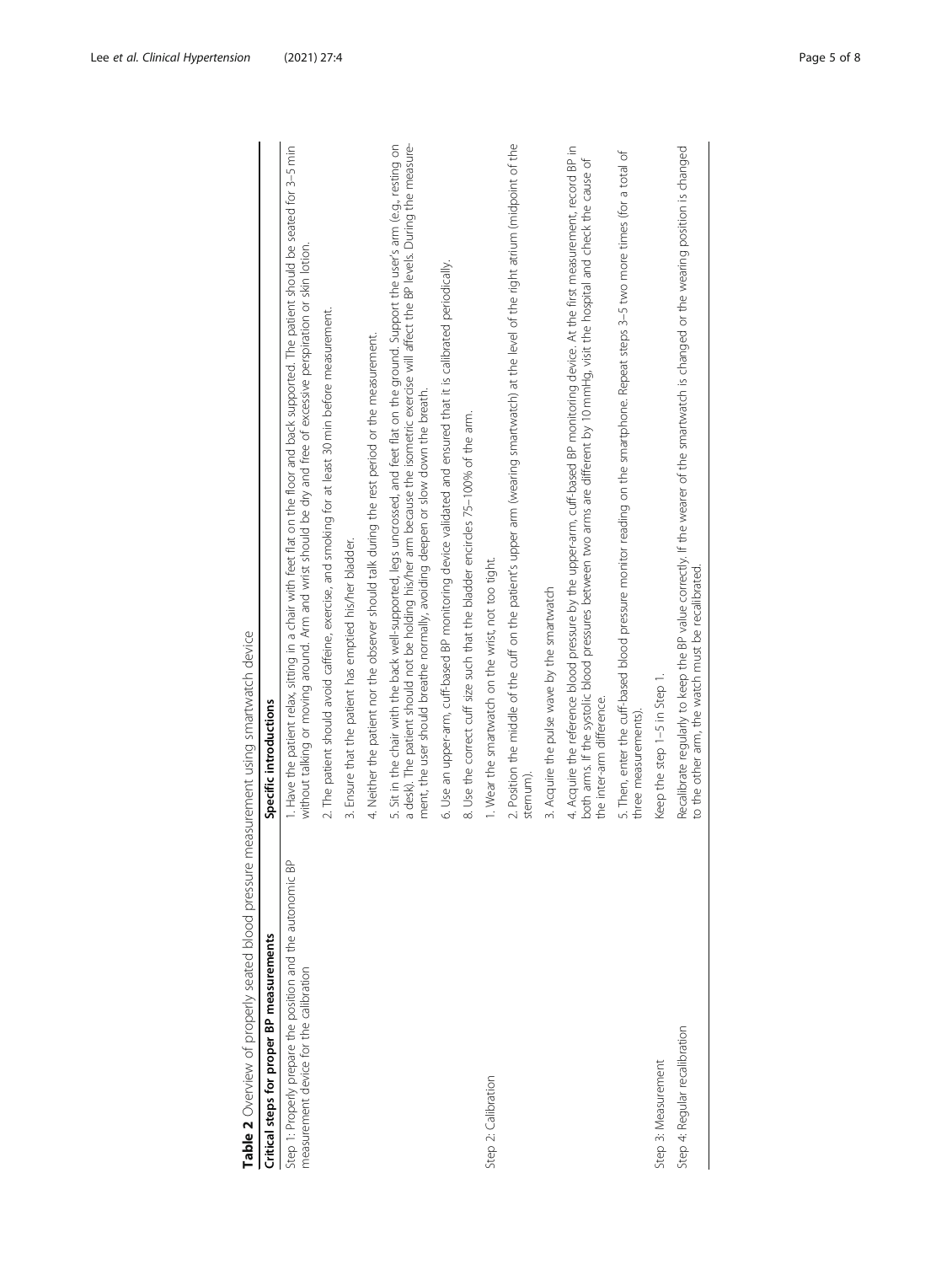## Part 3. Gaps in the evidence and need for further studies

Currently, the purpose of BP measurement using a smartwatch device is likely to increase awareness of BP and possibly to detect HTN early in the general population, rather than to monitor treatment response in hypertensive patients. Because the current standard of AAMI validated device includes a calibration process, for the time being, accessibility to those devices seems to be low in the older generations. In contrast, considering that low awareness rate of HTN in those in the 30s to 40s age groups who may be more accustomed to those devices, smartwatch-based BP measurement can offer an opportunity to make young adults pay attention to high BP and start HTN treatment early.

However, it is well expected that hypertensive patients will use smartwatch devices for BP monitoring either in resting conditions or stress conditions. There is still scanty evidence in the use of a smartwatch device for hypertensive patients. Indeed, recent smartwatch devices fulfilled the requirement for a medical device in ISO 81060-2:2018 Non-invasive sphygmomanometers, socalled AAMI standard  $[11]$ . Although the clinical study enrolled the subjects whose gender, age, and ethnicity distribution were well satisfied with ISO criteria, only 30% of the subjects were hypertensive, and the measurement error increase according to BP increase. Therefore, the feasibility of the smartwatch device use in HTN management should be tested in many steps of clinical studies.

In terms of "usual BP" controversy, it could be reconsidered if a new standard for the validation of the smartwatch device to measure BP in an ambulatory or daily living setting is a need. In other words, when a device calibrated at resting condition, which is supposed to be used in an ambulatory setting, the accuracy of BP measured in an ambulatory setting may not be extrapolated from the calibration data. Because the reference value for the validation of a BP measuring device is only for the resting status regardless of invasive or non-invasive methods, how ambulation or non-resting condition would have impacts on the calibration parameters for smartwatch needs to be incorporated to the resting calibration data if it is possible to quantify the degree of ambulation or non-resting states. Alternatively, we might use the reference value established during the ambulatory setting, even though it does not seem feasible. In that case, it could be applied to the validation of a smartwatch to measure BP during daily living directly with the big data-based calibration to overcome the increased number of calibration parameters in various ambulatory situations. Therefore, the consensus on the need for new validation reference for smartwatch devices and its development will have a big impact on BP measurement and its related research fields.

Likely, the use of self-monitoring for the routine evaluation of hypertensive patients will be accelerated using the smartwatch devices. This trend may be recommended as part of a general movement in which patients play an increasingly important role in the management of their health. Poor adherence to therapy has been recognized as one of the most critical factors contributing to uncontrolled HTN. Knowing patients' BP for themselves will be the most important way of improving patient's adherence to lifestyle changes and/or medical treatment. In contrast, if patients titrated their medication based on the inadequate BP measurement, there might be harms such as doubling or skipping a dose. Importantly, self-monitoring of BPs were not evenly distributed in 24 h or 7 days, or even seasons  $[33]$  $[33]$  $[33]$ . Especially there are concerns that high BP values measured by inaccurate methods might result in unnecessary psychological stress, false-labeling of HTN, and further overspending on medical expenses [[34](#page-7-0)]. The costeffectiveness analysis of BP measurement using a smartwatch is necessary at some point.

However, BP measurements using a smartwatch might open a new field of dynamic evaluation of BP. Although absolute BP values appear to be the most important factors determining prognosis, BP variability (BPV) has also been proven in many studies to be an independent and robust indicator of a future cardiovascular events [\[35](#page-7-0)]. However, conventional BP measurement, even including ambulatory blood pressure measurement, mainly focused on the resting state's static BP measurement. However, the smartphone / smartwatch-based BP measurement will naturally report BP change in daily living and physical/emotional stress, thus opening a new chapter of BP research regarding dynamic BP change. BPV is higher during weekdays and winter season, supporting that environmental factors such as job stress and the outside environment influence BPV [\[33\]](#page-7-0). With a more comprehensive application of smartphone / smartwatchbased cuffless BP measurement, the research about BPV in dynamic conditions will be brisk.

In summary, current status of BP measurement using a smartwatch device is for increasing awareness of BP and possibly detecting HTN early in the general population. And it is still not recommended to use BP measurement using a smartwatch device for monitoring treatment response in hypertensive patients.

## Conclusion

Smartphone technology has spread rapidly around the globe. Moreover, BP measurement using a photoplethysmography-based smartphone algorithm paired with a smartwatch will continue to grow in the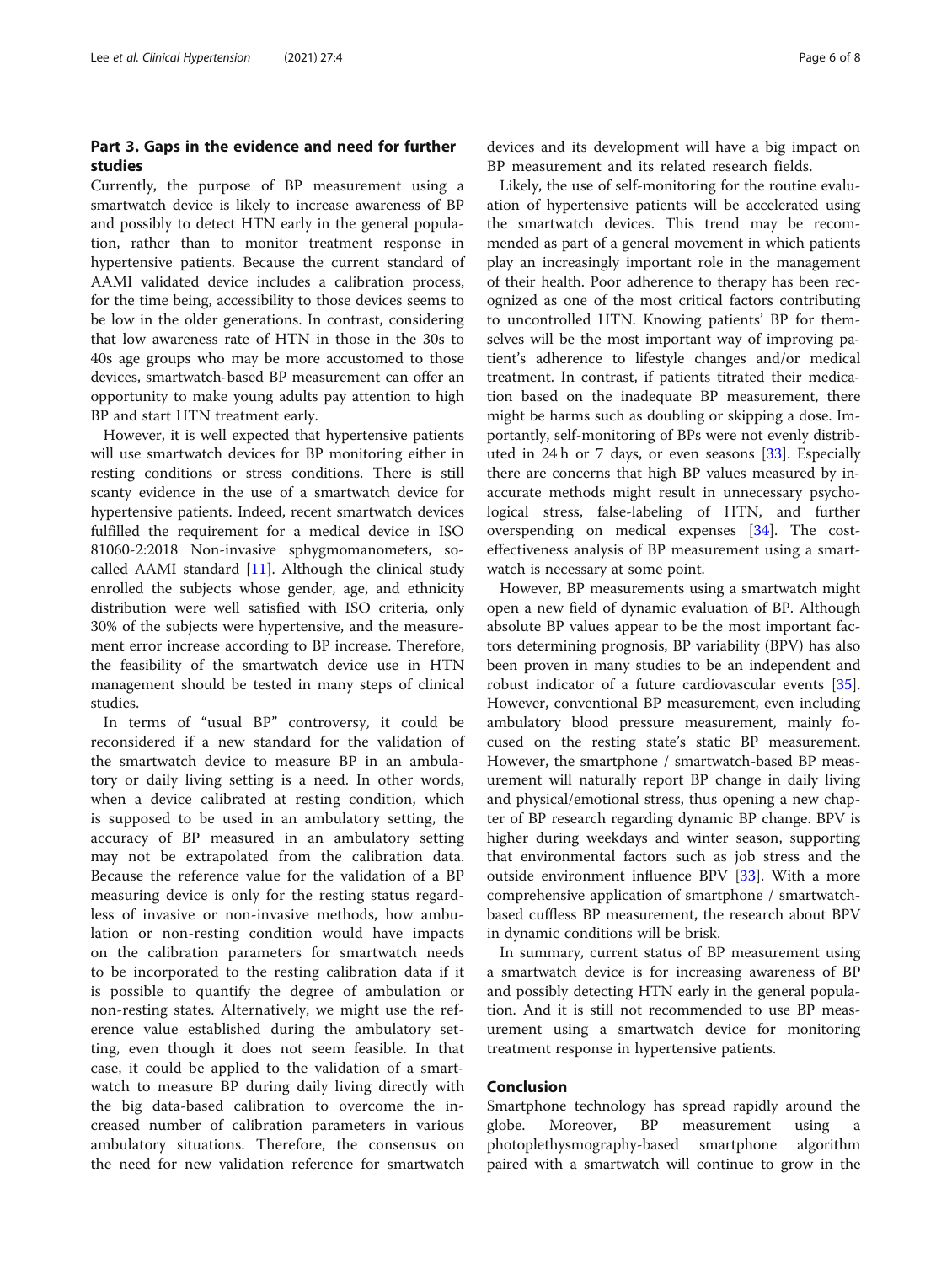<span id="page-6-0"></span>foreseeable future. No one can be irresistible against this flow of the times. Recently, BP measurement using a photoplethysmography-based smartphone algorithm paired with a smartwatch is approved as a medical device, fulfilled ISO standards. The current results showed acceptable accuracy in the study population. However, there is still a considerable discrepancy in high or low BP ranges than the conventional BP measurement. The use of smartwatch-based BP measurement can improve HTN awareness, and especially in the younger population. However, there is still scanty evidence in the use of smartwatch devices for hypertensive patients. The convenience and easy-to-use is the motto of the smartphone / smartwatch device; however, it might be a 'doubleedged sword' if the measurement were not correctly performed. Therefore, adequate education of the BP measurement method is essential to maximize benefit. Future efforts (and collaborations) should also be made by both researchers and companies to evaluate the effectiveness and usability of medical devices for the hypertensive population.

#### Acknowledgements

We thank Jongmin Choi and Sunok Jung (Samsung Electronics) for technical assistance in Galaxy watch device instruction.

#### Authors' contributions

HYL and DJL wrote the draft. JMS, SHI, KK, EJC, HCK, JS, SP, ISS, WJC, SKR, KCS, JK, and DHK reviewed and edited the manuscript. WBP administrated this position paper. All authors have read and agreed to the published version of the manuscript.

#### Funding

None.

#### Availability of data and materials

Published medical data mostly of last 5 years.

Ethics approval and consent to participate Not applicable.

#### Consent for publication

Not applicable.

#### Competing interests Nil.

## Author details

<sup>1</sup>Seoul National University College of Medicine, Seoul, South Korea. <sup>2</sup>Department of Electrical and Computer Engineering, College of Engineering, Seoul National University, Seoul, South Korea. <sup>3</sup> Division of Cardiology, Department of Internal Medicine, Bucheon St. Mary's Hospital, College of Medicine, The Catholic University of Korea, Seoul, South Korea. 4 Division of Geriatrics, Department of Internal Medicine, Seoul National University Bundang Hospital, Seongnam, South Korea. <sup>5</sup>Division of Cardiology, Department of Internal Medicine, Yeouido St. Mary's Hospital, College of Medicine, The Catholic University of Korea, Seoul, South Korea. <sup>6</sup>Department of Preventive Medicine, Yonsei University College of Medicine, Seoul, South Korea. <sup>7</sup> Division of Cardiology, Department of Internal Medicine, Hanyang University Medical Center, Seoul, South Korea. <sup>8</sup>Division of Cardiology, Severance Cardiovascular Hospital and Severance Cardiovascular Hospital and Integrated Research Center for Cerebrovascular and Cardiovascular Diseases, Yonsei University College of Medicine, Seoul, South Korea. <sup>9</sup>Division of Cardiology, Department of Internal Medicine, Kyung Hee University at Gangdong, Seoul, South Korea. <sup>10</sup>Division of Cardiology,

Department of Internal Medicine, Gachon University Gil Medical Center, Incheon, South Korea. 11Division of Cardiology, Department of Internal Medicine, Nowon Eulji Medical Center, Eulji University, Seoul, South Korea. <sup>12</sup>Division of Cardiology, Department of Internal Medicine, Kangbuk Samsung Hospital, Seoul, South Korea. <sup>13</sup>Division of Cardiology, Department of Internal Medicine, Chonnam National University Hospital, Gwangju, South Korea. <sup>14</sup>Department of Cardiology, Asan Medical Center, College of Medicine, Ulsan University, Seoul, South Korea. 15Division of Cardiology, Department of Internal Medicine, Ewha Womans University Seoul Hospital, Seoul, South Korea.

#### Received: 25 September 2020 Accepted: 23 November 2020 Published online: 25 January 2021

#### References

- 1. Kim HC, Ihm SH, Kim GH, Kim JH, Kim KI, Lee HY, et al. 2018 Korean Society of Hypertension guidelines for the management of hypertension: part Iepidemiology of hypertension. Clin Hypertens. 2019;25:16.
- 2. Kim SJ, Lee J, Nam CM, Jee SH, Park IS, Lee KJ, et al. Progression rate from new-onset pre-hypertension to hypertension in Korean adults. Circ J. 2011; 75(1):135–40.
- 3. Collaboration NCDRF. Long-term and recent trends in hypertension awareness, treatment, and control in 12 high-income countries: an analysis of 123 nationally representative surveys. Lancet. 2019;394(10199):639–51.
- 4. Kim KI, Ihm SH, Kim GH, Kim HC, Kim JH, Lee HY, et al. 2018 Korean society of hypertension guidelines for the management of hypertension: part IIIhypertension in special situations. Clin Hypertens. 2019;25:19.
- 5. Lee HY, Shin J, Kim GH, Park S, Ihm SH, Kim HC, et al. 2018 Korean Society of Hypertension Guidelines for the management of hypertension: part IIdiagnosis and treatment of hypertension. Clin Hypertens. 2019;25:20.
- 6. Verberk WJ, Kroon AA, Lenders JW, Kessels AG, van Montfrans GA, Smit AJ, et al. Self-measurement of blood pressure at home reduces the need for antihypertensive drugs: a randomized, controlled trial. Hypertension. 2007; 50(6):1019–25.
- 7. Cappuccio FP, Kerry SM, Forbes L, Donald A. Blood pressure control by home monitoring: meta-analysis of randomised trials. BMJ. 2004;329(7458): 145.
- 8. Institute KISD. 2018 Korea media panel survey; 2018.
- Taylor KSL. Smartphone ownership is growing rapidly around the world, but not always equally. Pew research center; 2019.
- 10. Elgendi M, Fletcher R, Liang Y, Howard N, Lovell NH, Abbott D, et al. The use of photoplethysmography for assessing hypertension. NPJ Digit Med. 2019;2:60.
- 11. Standardization IOf. ISO 81060-2:2018(en). Non-invasive sphygmomanometers — Part 2: Clinical investigation of intermittent automated measurement type. https://[www.iso.org](https://www.iso.org/obp/ui/#iso:std:iso:81060:-2:ed-3:v1:en)/obp/ui/#iso:std:iso:8106 0:-2:ed-3:[v1:en](https://www.iso.org/obp/ui/#iso:std:iso:81060:-2:ed-3:v1:en).
- 12. Chandrasekaran V, Dantu R, Jonnada S, Thiyagaraja S, Subbu KP. Cuffless differential blood pressure estimation using smart phones. IEEE Trans Biomed Eng. 2013;60(4):1080–9.
- 13. Visvanathan ABR, Dutta Choudhury A, Sinha A, Kundu S. Smart phone based blood pressure indicator. In: Proceedings of the 4th ACM MobiHoc workshop on pervasive wireless healthcare; 2014. p. 19–24.
- 14. Plante TB, Urrea B, MacFarlane ZT, Blumenthal RS, Miller ER 3rd, Appel LJ, et al. Validation of the instant blood pressure smartphone app. JAMA Intern Med. 2016;176(5):700–2.
- 15. Gaurav AMM, Tiwari VN, Narayanan R. Cuff-less PPG based continuous blood pressure monitoring—a smartphone based approach. In: 2016 38th annual international conference of the IEEE engineering in medicine and biology society (EMBC); 2016. p. 607–10.
- 16. Alexander JC, Minhajuddin A, Joshi GP. Comparison of smartphone application-based vital sign monitors without external hardware versus those used in clinical practice: a prospective trial. J Clin Monit Comput. 2017;31(4):825–31.
- 17. Gao SCWP, Zhao L, Jiang WJ. Data-driven estimation of blood pressure using photoplethysmographic signals. In: 2016 38th annual international conference of the IEEE engineering in medicine and biology society (EMBC); 2016. p. 766–9.
- 18. Raichle CJ, Eckstein J, Lapaire O, Leonardi L, Brasier N, Vischer AS, et al. Performance of a blood pressure smartphone app in pregnant women: the